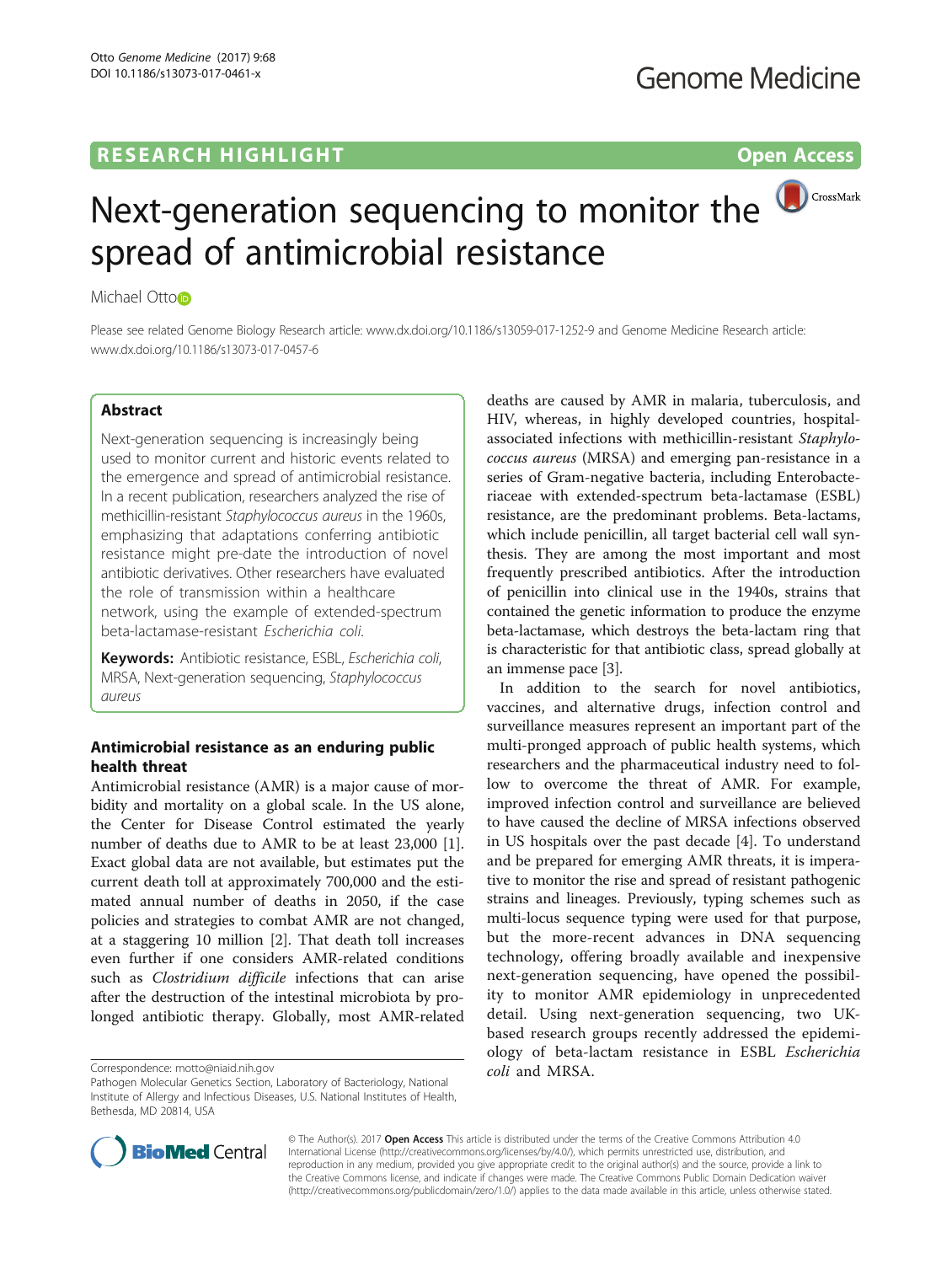## Monitoring transmission and reservoirs of AMR strains

In a study by Brodrick and colleagues, published recently in Genome Medicine, researchers analyzed ESBL E. coli in patients in long-term care facilities (LTCFs) in the UK [[5\]](#page-2-0). E. coli is a major cause of urinary tract infections (UTIs), and infection with ESBL E. coli is associated with increased hospital stay, costs, and mortality. The uropathogenic E. coli lineage of sequence type (ST) 131 in particular is a widely disseminated cause of UTIs. Patients in LTCFs are known to carry ESBL-producing bacteria at a strongly increased frequency in comparison with the general population, owing to risk factors such as old age, urinary catheterization, and frequent use of antibiotics [[6](#page-2-0)], but studies addressing AMR in LTCFs, especially using highly discriminative whole-genome sequencing (WGS), are still rare.

Using WGS of ESBL isolates from LTCF patients, but also from nearby and more distant UK hospitals, Brodrick and colleagues found that most of the LTCF isolates clustered together in a phylogenetic analysis, indicating a local lineage pre-dating the study. Furthermore, they found similarity to the isolates obtained from a nearby hospital, highlighting the role of regional transmission in the spread of resistant strains. Moreover, they identified distinct lineages within the LTCF samples, suggesting independent transmission into the LTCF, and detected within-host evolution. Finally, patients who had ESBL E. coli had received significantly more antibiotics in the year before the study. These outcomes of the WGS approach of the study fit well with what we would expect, inasmuch as they verify our notions about the role of transmission of resistant isolates in the healthcare network and the role of antibiotic use in selecting for antibiotic-resistant strains. Notably, they emphasize the power of next-generation sequencing for AMR surveillance and suggest that also other antibiotic-resistant pathogens and healthcare settings could benefit from such approaches.

## A new outlook on the evolutionary origins of MRSA

In a new study in Genome Biology, Harkins and colleagues analyzed the origins of MRSA, which emerged in the UK in the early 1960s [[7\]](#page-2-0). In the late 1950s, beta-lactamasemediated resistance to penicillin, once claimed to be a 'miracle drug', prompted the development of methicillin as a penicillin derivative to overcome this beta-lactamase sensitivity. Methicillin was introduced into clinical use in 1959, but, one year later, three methicillin-resistant S. aureus isolates of ST250 from a London hospital could already be detected during a nationwide screen for MRSA in the UK. Methicillin resistance in S. aureus is commonly assumed to have originated from horizontal transfer of the methicillin-resistance-encoding staphylococcal cassette chromosome (SCC) mec mobile genetic element from coagulase-negative staphylococci [\[8](#page-2-0)]. It is also commonly believed that it was the selective pressure due to the use of methicillin that caused the spread of this MRSA clone, after it had acquired the SCCmec element.

By contrast, Harkins and colleagues present evidence indicating that MRSA pre-dated the introduction of methicillin into clinical use, and the assumed selective pressure due to methicillin prescription, by more than a decade. Their WGS data of historical MRSA isolates also suggest that ST250 MRSA arose in one event of horizontal SCCmec transfer, which was then fixed in the population owing to a mutation in the recombinase gene, rendering the recombinase dysfunctional and precluding excision.

However, these data do not mean that the basic notion that antibiotic use drives the emergence of resistant clones is incorrect. Rather, one should take into consideration that the penicillin-binding protein 2a (PBP2a), which is the protein product of the resistance gene *mecA* within SCCmec, confers resistance not only to methicillin but to beta-lactam antibiotics, including penicillin, in general. Thus, the main message of the Harkins et al. study is that resistance to novel antibiotics that are merely derivatives of other antibiotics already in use might be preexisting owing to overlapping substrate specificity of the respective resistance mechanisms. In other words, resistance to penicillin, not methicillin, drove the emergence of MRSA.

These novel insights fit nicely with known epidemiological facts surrounding the emergence of MRSA, namely the lack of selective pressure at the beginning of methicillin use, and the structural relatedness of penicillin and methicillin, making it likely that the resistance mechanisms are also similar. However, before the use of WGS, the findings of Harkins and colleagues could not have been achieved despite the substantial research efforts that went into deciphering the events associated with the origin of MRSA. It is also important to note that collections of MRSA strains in the UK were kept in virtually untouched forms, without which this retrospective study would not have been possible.

An important lesson to be learned from the Harkins and colleagues' study is that derivatization of existing antibiotics might not represent the best way to counter antimicrobial resistance—this emphasizes the need for truly novel antibiotics, which are, however, hard to find, and alternative strategies such as antivirulence drugs [[9\]](#page-2-0) and vaccines [\[10](#page-2-0)]. Furthermore, although the WGS data pinpointing the origin of SCCmec in the Harkin et al. study support their main mechanistic hypothesis, it will be interesting to verify in the future by